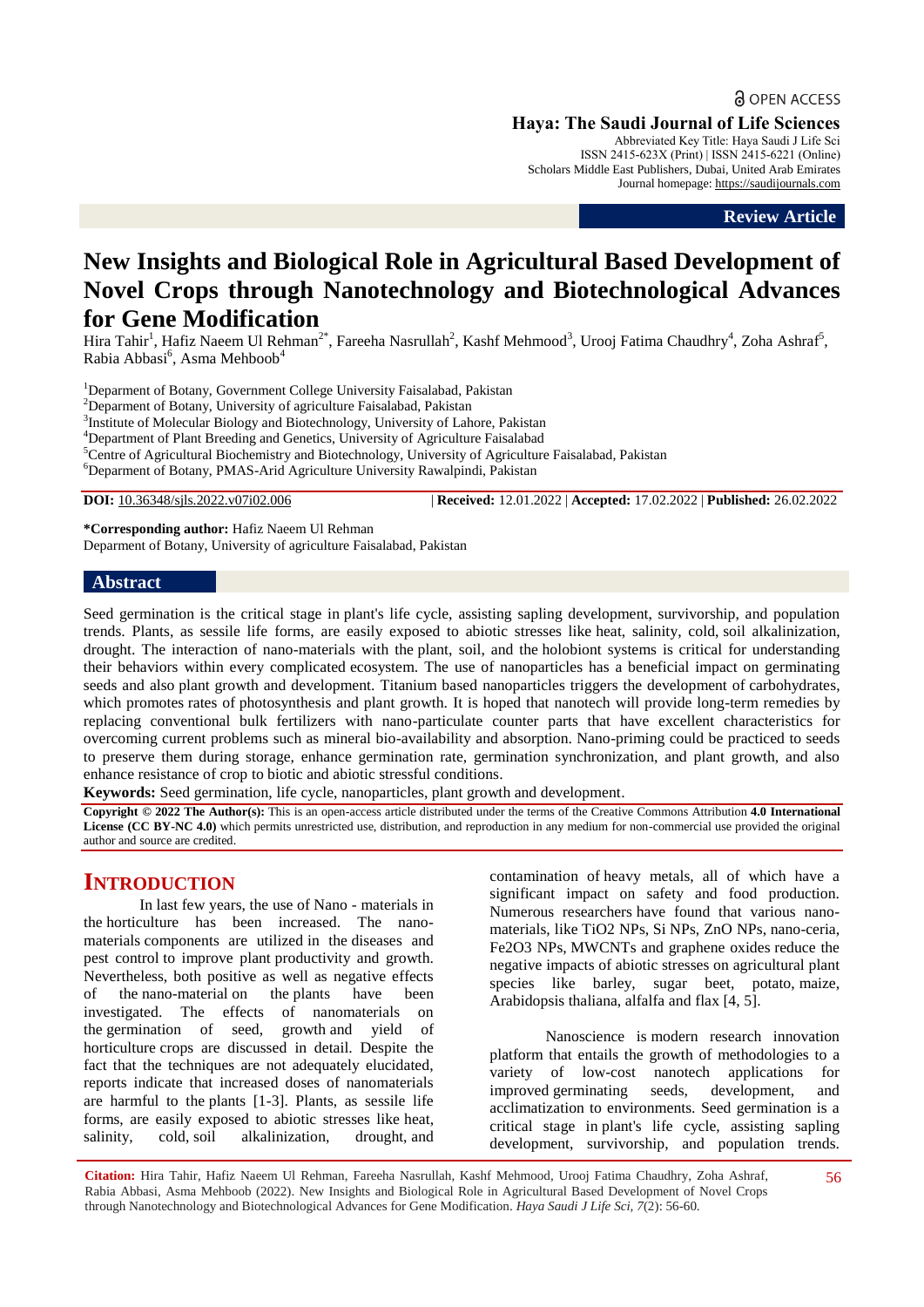Moreover, germination of seed is heavily influenced by a variety of factors such as soil fertility, environmental factors, genetic traits and moisture availability [6]. In this regard, various researches have revealed that the use of nanoparticles has a beneficial impact on germinating seeds and also plant growth and development. For instance, the use of multiwalled carbon-nanotubes (MWCNTs) improves germinating seeds in a variety of crop species, such as corn, soybean, wheat, tomato, maize, garlic peanut, and barley [7, 8].

The interaction of nanoparticles and plant cellular components endows cells with improved native features, resulting in a novel field of nanobioengineering. A series of researches have revealed that the using nano-materials such as SWNTs improves photosynthesis. In vitro cell, SWNT chloroplast configurations displayed higher proportion of leaf electron transport via a pathway reliable with enhanced photo-absorption. Plasmon resonant frequency of metallic nano-particles can boost solar energy uptake and thus improve carbon fixation [1, 3, 9].

## **New insights in development of novel crops**

Titanium is a hard, stunning, and corrosionresistant metal. Its composite titanium-dioxide is a wellknown photocatalyst that is utilized in the production of pigments [10]. Titanium triggers the development of carbohydrates, which promotes rates of photosynthesis and plant growth. Titanium- dioxide has photocatalytic properties for pesticide deterioration [11, 12]. Germination of seed is first and most delicate stage of a plant's life cycle. Many investigations have showed that the use of nano-technology has a positive impact on the seed germination. Nano-particles have been shown in research findings to boost absorption of water and utilization, as well as to enter the seed coat, that can enhance germination and growth by boosting the enzymatic activity [13, 14].

MgO is an essential inorganic compound with numerous applications including flame retardants, adsorbents, raw sewage remediation, innovative ceramics and photo electronics. As a result, multiple methods and paths for MgO nanoparticles synthesis have been indicated [1]. MgOH was synthesized utilizing non - toxic neem leaf extract [13], acacia gum and citrus limon leaf extract [15]. Silver nano-materials are widely used as anti-microbial agents against a huge variety of phytopathogens. Silver nano-particles have also been shown to improve plant growth, according to researchers. The interaction of nano-materials with the plant, soil, and the holobiont systems is critical for understanding their behaviors within every complicated ecosystem. Nanomaterials can act as a magic bullet, comprising herbicides, chemical products, or genes that target specific parts of the plant to discharge their contents. Herbicides can be effectively penetrated via the cuticles and tissues using

nano-capsules, enabling for the delayed and consistent release of active materials [16, 17].

Furthermore, evolutionary biology can be used to create novel plant varieties. In a current invention in this field, investigators entirely replaced one bacterium's genetic material with that of another, transforming it from one species to another. Nanobiotechnology has the ability to increase agricultural output by genetically improving animals and plants, as well as delivering genes as well as drug molecules to specific locations in animals and plants at the cell level [18-20].

The engineered nano-materials are modelled on the natural ones that support life at the ocean's depths. Pyrite nano-materials from hydro-thermal vents are the good iron source in ocean depths, providing iron to the microbes and small plants that live there for proper growth and development. Many companies around the world now are releasing genetically modified seeds with improved combos of desirable traits. Scientists are making all of these efforts to improve agricultural production in order to feed the world's ever-increasing population. Previously, all major corporations used an Agrobacterium tumefaciens-mediated technique for this intent, or in a few plants, a gene gun [16, 17]. Whereas these techniques for Gene delivery in plant tissues are now comparatively popular and frequently used, scientists believe that, in addition to Genetic material, the integration of other molecules such as proteins in cells is much more time-consuming, complicated, and demanding. The major benefit of delivering protein together with Genetic material in to the plants is that it allows for more comfortable genetic manipulation of plants in the preferred way. Using a biolistic method, this co-delivery of Genetic material has been successfully tested in maize, onion and tobacco plant tissues [21-23].

Phyto-nano-technology enables the targeted delivery of nano-particles to farm crops and the other crop plants, which may improve or add plant capabilities, as well as accomplish environmental monitoring and pollution opposition. As a result, phytonano-technology has the ability to change agriculture and plant sciences in general [24]. Food manufacturers are pioneering the development of nutrient-dense foods. For instance, high impervious packaged nano-materials are utilized to safeguard food from the ultra violet rays and to provide so much strength to keep food secured from the environment, thereby raising shelf lives. Nano-sensors are utilized in food to identify pathogens, gases, and chemicals. Smart packaging is a term used in modern terms to describe this type of packaging. According to some research findings, people are resistant to the direct inclusion of nano-particles in foods due to a variety of risk factors. As a result, some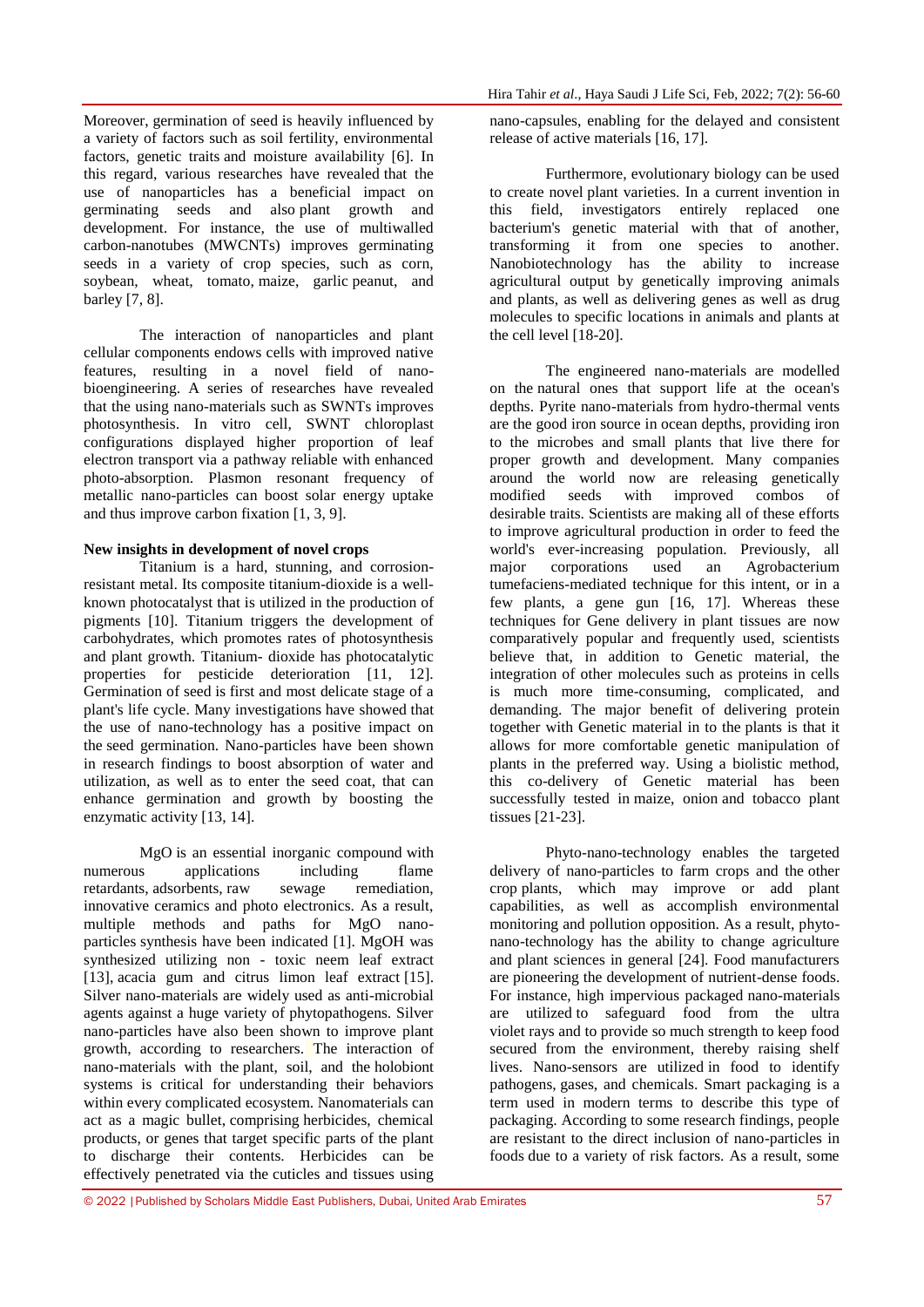protection measures are required to lower the risk and ensure human safety [17, 18, 21].

Limiting the use of agriculture products (pesticides, fertilizers, herbicides, etc.) by enhancing their performance with nano-carriers, sensing environmental factors and crop growth and yield development in the field instantaneously with nanosensors, lessening the sample size and quantity of analyte used with nano-arrays, effective therapy of water supplies with nano-filters, and advancing crop development with nano-particles are the main goals. Nanoparticles not only directly catalyze the degradation of pollution and hazardous materials, but they also help micro-organisms degrade waste and dangerous substances more efficiently. Toxins as well as harmful substances are broken down or removed from farmland and water using living organisms. Other terms that are commonly used include biological treatment (beneficial microbes), myco-remediation (mushrooms and fungi) and phytoremediation (plants). Thus, heavy metals can be removed from soil and water in an environmentally friendly and efficient manner by microorganisms using bioremediation [19, 20, 23].



**Fig-1: Shows the agricultural roles of nanotechnology in the crops improvement for varieties**

Agriculture is the practice of growing of various crops and to raise livestock for the production of food. It is regarded as the backbone financial system for the developing world, playing a critical role in development and progress. The world's growing population creates a higher requirement for more food supply, and engineers and scientists are now experimenting with new techniques to increase agricultural production [24]. When compared to the existing analytical biosensors, nano-sensors represent a great resource with advanced and efficient features. Nano-sensors are analytical devices with at least one

detecting dimension of less than 100 nanometers that are used to monitor physicochemical characteristics in places that would otherwise be difficult to access. Nano-tubes, nano-crystals, nano-particles, and nanowires are frequently used to optimize signal transduction derived from sensing devices in response to exposure to biological or chemical analytes of comparable size. They have distinctive surface chemistry, optical, electrical, and thermal properties, that can be used in multimode systems for improving sensitivities, improve detection limits and reduce response times [25, 26].

| <b>Plant</b>                    | <b>Table-1:</b> Shows the role of hanotechnology in physiological processs<br>Role in development | <b>Agricultural significance</b>                    |
|---------------------------------|---------------------------------------------------------------------------------------------------|-----------------------------------------------------|
| <b>Characteristics/Features</b> |                                                                                                   |                                                     |
| Seed germination                | plant's life cycle, assisting sapling                                                             | abiotic stresses like heat, salinity, cold, soil    |
|                                 | development, survivorship, and                                                                    | alkalinization, drought.                            |
|                                 | population trends.                                                                                |                                                     |
| multiwalled carbon-             | improves germinating seeds in a                                                                   | such as corn, soybean, wheat, tomato, maize,        |
| nanotubes                       | variety of crop species,                                                                          | garlic peanut, and barley                           |
| Titanium based                  | Triggers the development                                                                          | They are frequently used to optimize signal         |
| nanoparticles                   | of carbohydrates, which                                                                           | transduction derived from sensing devices in        |
|                                 | promotes rates of photosynthesis                                                                  | response to exposure to biological                  |
|                                 | and plant growth                                                                                  |                                                     |
| Nano devices                    | nano-sensors represent a great                                                                    | Nano-sensors are analytical devices that are used   |
|                                 | resource with advanced and                                                                        | to monitor physicochemical characteristics in       |
|                                 | efficient features.                                                                               | places that would otherwise be difficult to access. |

**Table-1: Shows the role of nanotechnology in physiological proceses**

Farmers follow the commonly used conventional pest management techniques such as healthy crop variety, integrated pest management, crop rotation, sowing date manipulations and so on to handle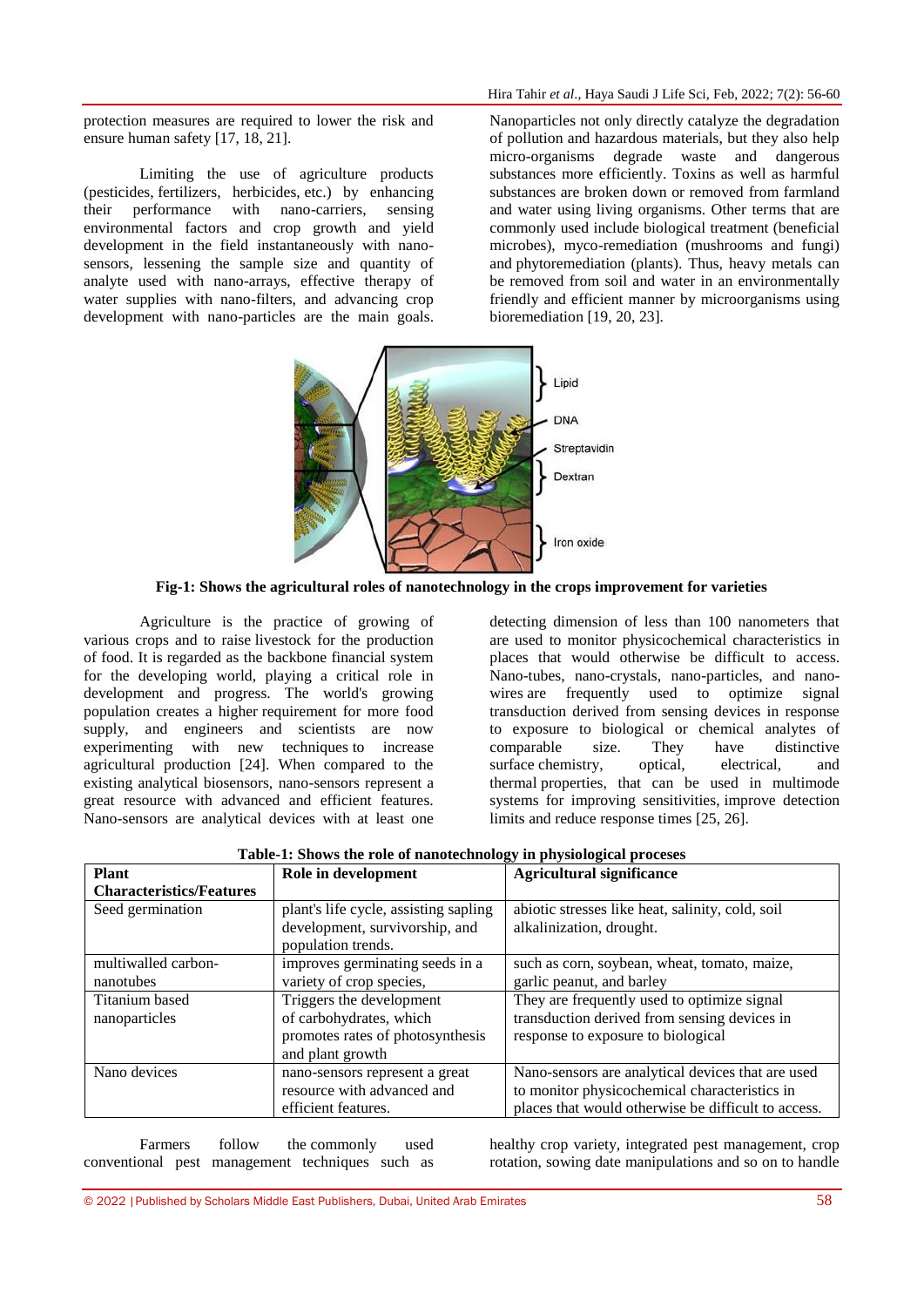insect pests in agriculture. Among these, integrated pest management is the most widely used technique. The term "integrated pest management" was formalized by the United States Academy of Sciences. Integrated pest management was proposed as a solution to minimize the side effects of pesticides by combining the use of various pest control strategies (resistant varieties, chemical, biological and cultural control). Integrated pest management is thus more difficult for the growers to implement because it necessitates skill in pest nursing and understanding of pest dynamics, moreover, to the cooperation of all growers for effective application [27-29].

Clay minerals can be used as receptacles because they control such reactions. Nano-fabricated fertilizers could be used in aqueous suspension and hydrogel forms, allowing for risk-free usage, convenient delivery system and easy storage. Given the higher adsorption affinity of these nanoparticles for heavy metals and organic compounds, zero - valent iron nano-particles and even iron rust nanomaterials could be used for soil stabilization polluted with pesticide residues, radionuclides and heavy metals. Iron nano-particles, like calcium carbonate nanoparticles, have outstanding soil binding capacity that aid in the establishment of soil macro-aggregates and micro-aggregates [22, 23, 28].

It is hoped that nanotech will provide longterm remedies by replacing conventional bulk fertilizers with nano-particulate counter - parts that have excellent characteristics for overcoming current problems such as mineral bio-availability and absorption, increasing agricultural output, minimizing fertilizer waste, and safeguarding the environment [29].  $\alpha$  -amylase is an important enzyme responsible for the breakdown of starch during cereal germinating seeds and subsequent seedling establishment. This enzyme is the only one which starts hydrolysis of the native starch molecules and is synthesized from scratch during cereal germinating seeds. It catalyses the hydrolysis of  $\alpha$ -1, 4 linked glucose polymeric materials to release remnants that could be further degraded by other amylases [30- 32].

Both subsequent drying and soaking may stimulate stress related responses (heat shock proteins and antioxidant mechanisms), actually results in cross resistance to certain other stress factors. Nano-priming could be practiced to seeds to preserve them during storage, enhance germination rate, germination synchronization, and plant growth, and also enhance resistance of crop to biotic and abiotic stressful conditions, which can contribute to minimize the amount of pesticides and fertilizers needed [33].

#### **CONCLUSION**

Plant physiological processes are crucial for seed and germination under the normal conditions Furthermore, faster germination can be possible through

nanotechnology that reduces the time germination of seeds are exposed to undesirable soil conditions. Thus, priming of seeds has been utilized successfully to speed up and sync germination, raise seedling vigor, and make plants extra resilient to biotic and abiotic stresses, leading to improved efficiency and quality of food.

#### **REFERENCES**

- 1. Servin, A. D., & White, J. C. (2016). Nanotechnology in agriculture: Next steps for understanding engineered nanoparticle exposure and risk. *NanoImpact*, *1*, 9-12.
- 2. Tarafdar, J. C., Raliya, R., Mahawar, H., & Rathore, I. (2014). Development of zinc nanofertilizer to enhance crop production in pearl millet (Pennisetum americanum). *Agricultural Research*, *3*(3), 257-262.
- 3. Vance, M. E., Kuiken, T., Vejerano, E. P., McGinnis, S. P., Hochella Jr, M. F., Rejeski, D., & Hull, M. S. (2015). Nanotechnology in the real world: Redeveloping the nanomaterial consumer products inventory. *Beilstein journal of nanotechnology*, *6*(1), 1769-1780.
- 4. Zhu, J. K. (2016). Abiotic stress signaling and responses in plants. *Cell*, *167*(2), 313-324.
- 5. Singh, S., Parihar, P., Singh, R., Singh, V. P., & Prasad, S. M. (2016). Heavy metal tolerance in plants: role of transcriptomics, proteomics, metabolomics, and ionomics. *Frontiers in plant science*, *6*, 1143.
- 6. Prasad, R., Bhattacharyya, A., & Nguyen, Q. D. (2017). Nanotechnology in sustainable agriculture: recent developments, challenges, and perspectives. *Frontiers in microbiology*, *8*, 1014.
- 7. Lahiani, M. H., Dervishi, E., Chen, J., Nima, Z., Gaume, A., Biris, A. S., & Khodakovskaya, M. V. (2013). Impact of carbon nanotube exposure to seeds of valuable crops. *ACS Applied Materials & Interfaces*, *5*(16), 7965-7973.
- 8. Srivastava, A., & Rao, D. P. (2014). Enhancement of seed germination and plant growth of wheat, maize, peanut and garlic using multiwalled carbon nanotubes. *European Chemical Bulletin*, *3*(5), 502- 504.
- 9. Giraldo, J. P., Landry, M. P., Faltermeier, S. M., McNicholas, T. P., Iverson, N. M., Boghossian, A. A., ... & Strano, M. S. (2014). Plant nanobionics approach to augment photosynthesis and biochemical sensing. *Nature materials*, *13*(4), 400- 408.
- 10. Owolade, O. F., Ogunleti, D. O., & Adenekan, M. O. (2008). Titanium dioxide affects disease development and yield of edible cowpea. Agri. *Food. Chem*, *7*(50), 2942-2947.
- 11. Khodakovskaya, M. V., & Lahiani, M. H. (2014). Nanoparticles and plants: from toxicity to activation of growth Sahu, S. C., Casciano, D. A. (Eds.), Handbook of Nanotoxicology, Nanomedicine and Stem Cell Use in Toxicology, Wiley, pp. 121-130.